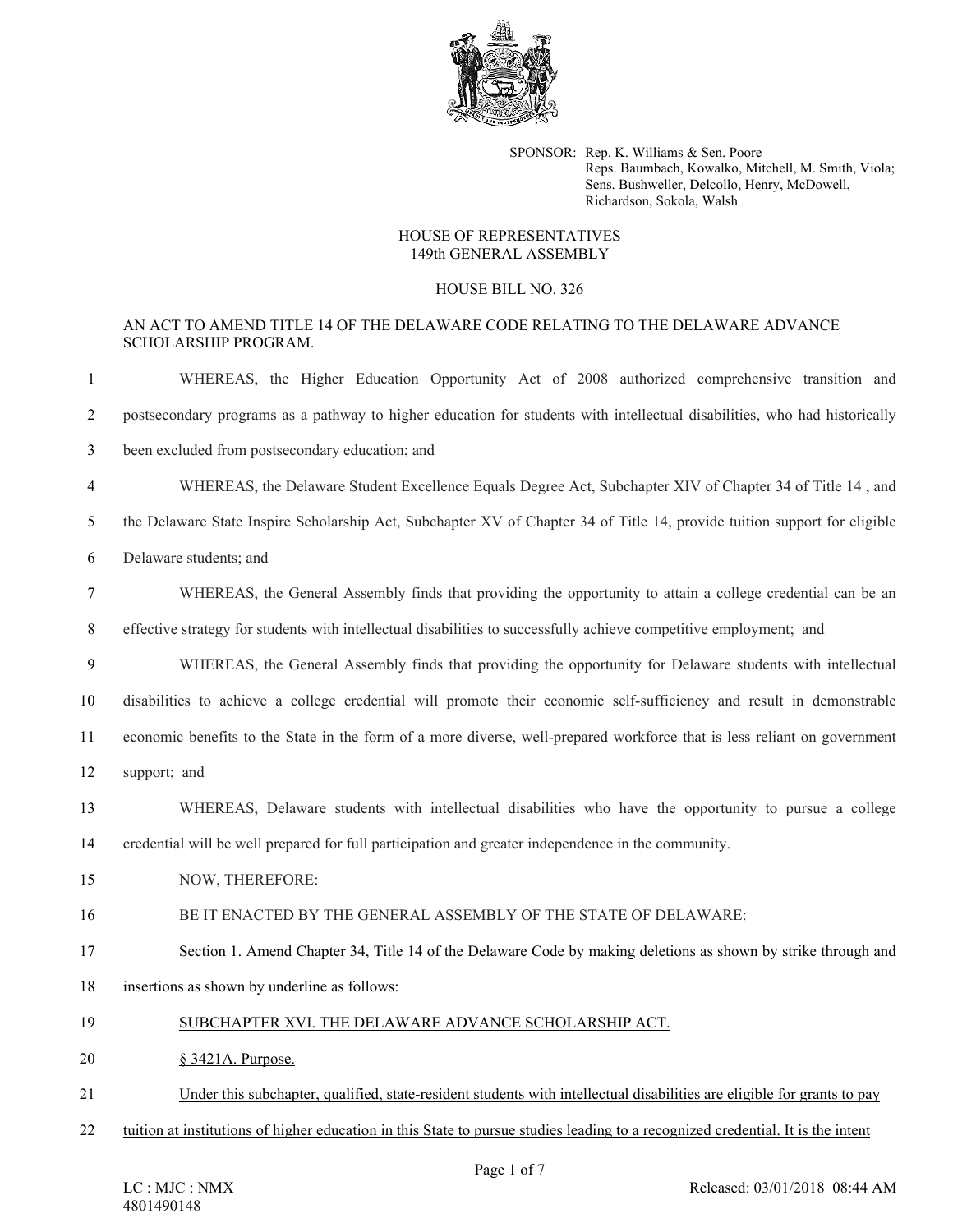| 23 | and purpose of the General Assembly, through this subchapter, to help ensure that students with intellectual disabilities in |
|----|------------------------------------------------------------------------------------------------------------------------------|
| 24 | this State have the same opportunities as their peers without disabilities to excel academically and pursue higher education |
| 25 | regardless of financial circumstances. Therefore, payments under this program are grants, not loans.                         |
| 26 | § 3422A. Definitions.                                                                                                        |
| 27 | As used in this subchapter:                                                                                                  |
| 28 | (1) "Academic year" means the 3 consecutive academic semesters beginning with the fall semester.                             |
| 29 | (2) "Full-time" means a minimum of 24 credit hours or 300 clock hours in each academic year.                                 |
| 30 | (3) "CTP Program" means a federally-approved comprehensive transition and postsecondary program, under                       |
| 31 | 34 CFR § 668.232, for students with intellectual disabilities that leads to a degree, certificate, non-degree, or non-       |
| 32 | certificate credential that, in accordance with 34 CFR § 668.231, meets all of the following:                                |
| 33 | a. Is offered by a participating institution.                                                                                |
| 34 | b. Is delivered to students physically attending the institution.                                                            |
| 35 | c. Is designed to support students with intellectual disabilities who are seeking to continue academic,                      |
| 36 | career and technical, and independent living instruction at an institution of higher education in order to prepare for       |
| 37 | gainful employment.                                                                                                          |
| 38 | d. Includes an advising and curriculum structure.                                                                            |
| 39 | e. Requires students with intellectual disabilities to have at least one-half of their participation in the                  |
| 40 | program, as determined by the institution, focus on academic components through 1 or more of the following                   |
| 41 | activities:                                                                                                                  |
| 42 | 1. Taking credit-bearing courses with students without disabilities.                                                         |
| 43 | 2. Auditing or otherwise participating in courses with students without disabilities for which the                           |
| 44 | student does not receive regular academic credit.                                                                            |
| 45 | 3. Taking non-credit-bearing, non-degree courses with students without disabilities.                                         |
| 46 | 4. Participating in internships or work-based training in settings with individuals without disabilities.                    |
| 47 | f. Provides students with intellectual disabilities opportunities to participate in coursework and other                     |
| 48 | activities with students without disabilities.                                                                               |
| 49 | (4) "Institution" means the University of Delaware or another state-funded institution of higher education in                |
| 50 | this State that offers a CTP Program.                                                                                        |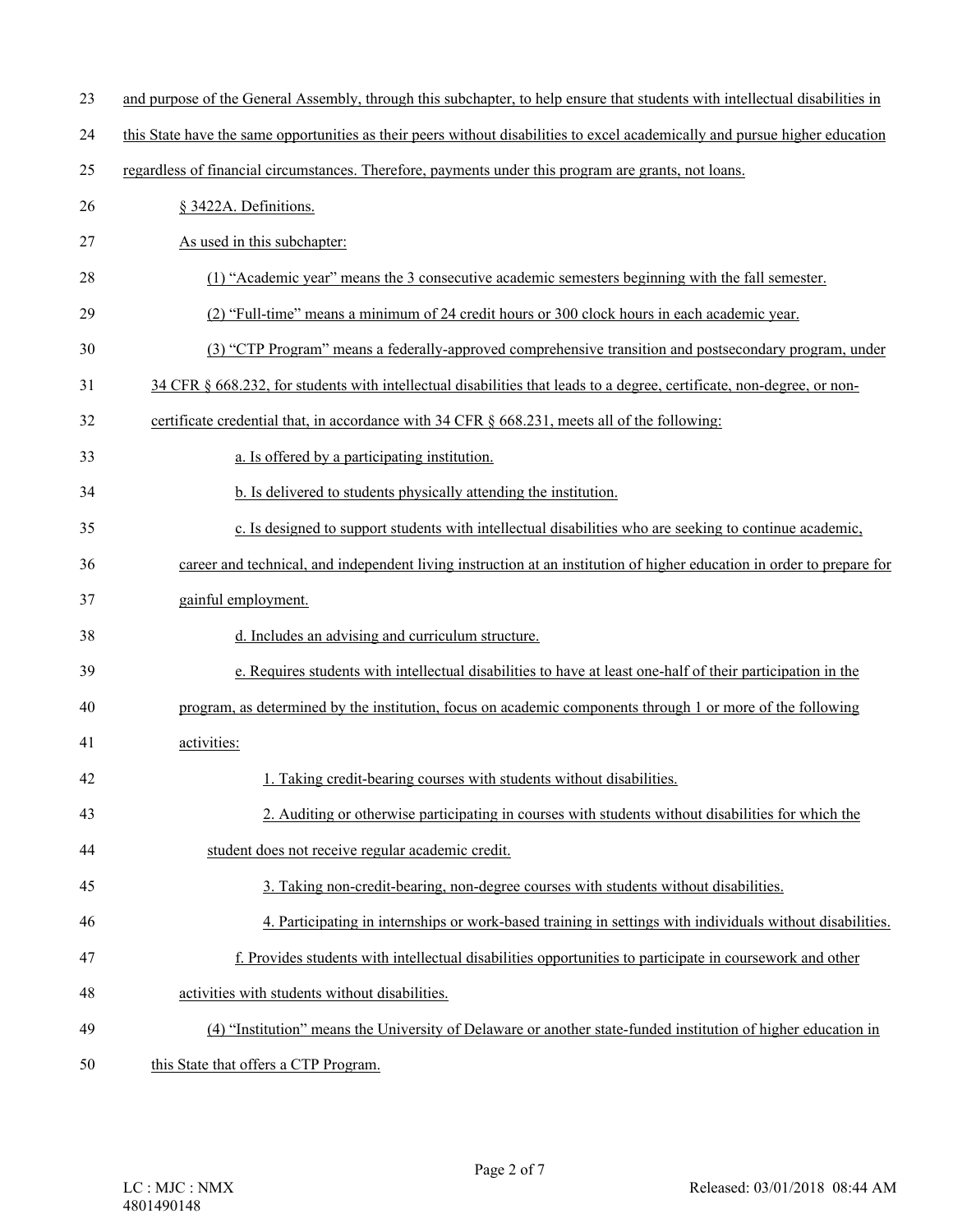| 51 | (5) "Student with an intellectual disability" means a student with a cognitive impairment characterized by                    |
|----|-------------------------------------------------------------------------------------------------------------------------------|
| 52 | significant limitations in cognitive functioning and adaptive behavior as expressed in conceptual, social, and practical      |
| 53 | adaptive skills who meets 1 or both of the following:                                                                         |
| 54 | a. Is currently, or was formerly, eligible for special education and related services under the Individuals                   |
| 55 | with Disabilities Education Act (IDEA), including a student who was determined eligible for special education or              |
| 56 | related services under the IDEA but was home-schooled or attended private school.                                             |
| 57 | b. Is eligible for services from the Division of Developmental Disabilities Services.                                         |
| 58 | § 3423A. Delaware Advance Scholarship Program; establishment; administration; report.                                         |
| 59 | (a) This subchapter establishes the Delaware Advance Scholarship Program.                                                     |
| 60 | (b) An institution at which a student is enrolled or has sought admission shall administer this subchapter for the            |
| 61 | institution.                                                                                                                  |
| 62 | (c) An institution under subsection (b) of this section shall adopt rules and regulations as it deems necessary and           |
| 63 | proper for the administration of this subchapter.                                                                             |
| 64 | (1) The institution may include in its rules and regulations an appeals process to grant exceptions to the                    |
| 65 | eligibility requirements set forth in § 3424A of this title for applicants who are unable to attend classes in the fall       |
| 66 | semester immediately after graduation from high school due to a documented medical or mental condition.                       |
| 67 | (2)a. If an institution adopts an appeals process under paragraph $(c)(1)$ of this section, the institution may offer         |
| 68 | an admission deferral of up to 1 calendar year in duration to a student who seeks to defers admission due to a                |
| 69 | documented medical or mental condition.                                                                                       |
| 70 | b. An institution may grant a student who was offered an admission deferral under paragraph $(c)(2)a$ . of                    |
| 71 | this section an additional admission deferral of up to 1 calendar year in duration if the student seeks the additional        |
| 72 | deferral due to a documented medical or mental condition.                                                                     |
| 73 | (d) An institution shall annually report to the Controller General the number of students enrolled in the Delaware            |
| 74 | Advance Scholarship Program and the total amount of expenditures made under this subchapter.                                  |
| 75 | § 3424A. Initial eligibility.                                                                                                 |
| 76 | (a) A student must meet all of the following to be eligible to participate in the Delaware Advance Scholarship                |
| 77 | Program and to qualify for a grant to pay tuition by the State under this subchapter for the first semester or other academic |
| 78 | unit of post-secondary enrollment at an institution:                                                                          |
| 79 | (1) Be under 25 years of age.                                                                                                 |
| 80 | (2) Be a student with an intellectual disability.                                                                             |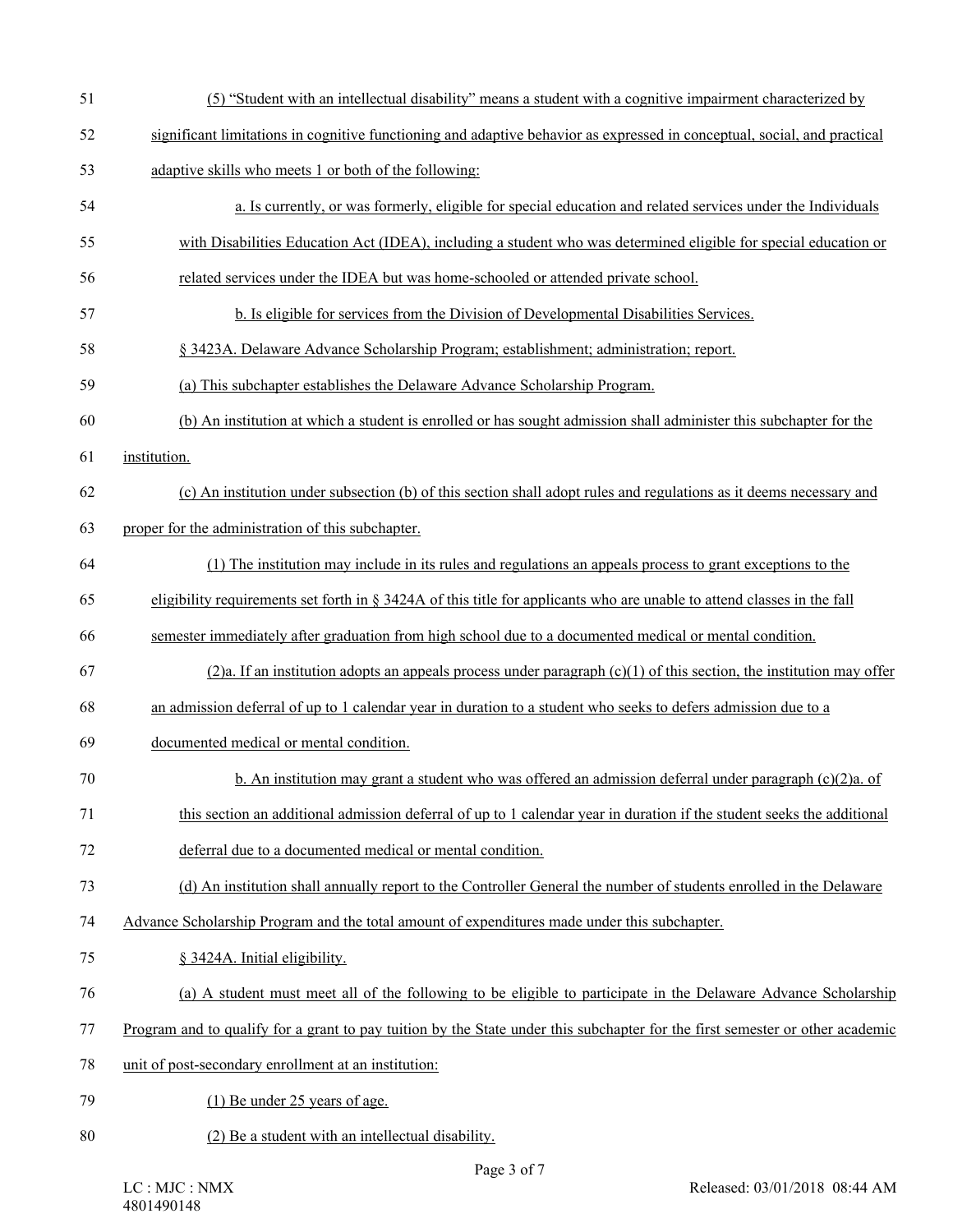| 81  | (3) Meet the state residency requirements in the institution's residency policy.                                         |
|-----|--------------------------------------------------------------------------------------------------------------------------|
| 82  | (4) Be enrolled at the institution on a full-time, credential-seeking basis or be seeking a credential through the       |
| 83  | institution's academic accommodation policy.                                                                             |
| 84  | (5) Not have a felony conviction. The student must certify this fact. If the student is unable to so certify,            |
| 85  | whether due to minority or disability, the student's parent, legal guardian, or relative caregiver shall make this       |
| 86  | certification on the student's behalf.                                                                                   |
| 87  | (6) Have applied for all appropriate forms of financial aid for which the student is eligible including the              |
| 88  | Federal Pell Grant, financial aid programs administered by the Delaware Higher Education Office, and financial aid       |
| 89  | programs administered by the institution, and have accepted all such financial assistance offered or awarded to the      |
| 90  | student, except for loans.                                                                                               |
| 91  | (7) Have graduated from a public or nonpublic high school in this State with a certificate of completion or              |
| 92  | diploma as indicated on the student's official high school transcript.                                                   |
| 93  | (8) Meet the institution's admission standards.                                                                          |
| 94  | (9) Be admitted and attend classes at the institution no later than 2 years after the student's completion of high       |
| 95  | school.                                                                                                                  |
| 96  | (b) An institution shall create and implement its own equivalency standards for paragraphs $(a)(7)$ and $(a)(9)$ of this |
| 97  | section in establishing eligibility of home-schooled students of this State for grants under this subchapter.            |
| 98  | (c) Notwithstanding other provisions of this subchapter, the provisions of paragraphs (a)(7) and (a)(9) of this          |
| 99  | section do not apply to any of the following:                                                                            |
| 100 | (1) A student who is a resident of this State and who acquired an intellectual disability within the                     |
| 101 | developmental period between the ages of 18 and 21.                                                                      |
| 102 | (2) A student who has lived in foster care under the jurisdiction of the Department of Services for                      |
| 103 | Children, Youth, and Their Families at any point between the ages of 16 and 18, whether placed within this State         |
| 104 | or outside the State.                                                                                                    |
| 105 | § 3425A. Grant awards.                                                                                                   |
| 106 | (a) An institution shall establish and implement its own procedures to award grants to students who meet the             |
| 107 | eligibility requirements of this subchapter, subject to appropriations for such purpose.                                 |
| 108 | $(b)(1)$ An institution's procedures under subsection (a) of this section must include a procedure to determine          |
| 109 | priority among students if the amount of grants requested by students who meet the eligibility requirements of this      |
| 110 | subchapter exceeds the appropriation.                                                                                    |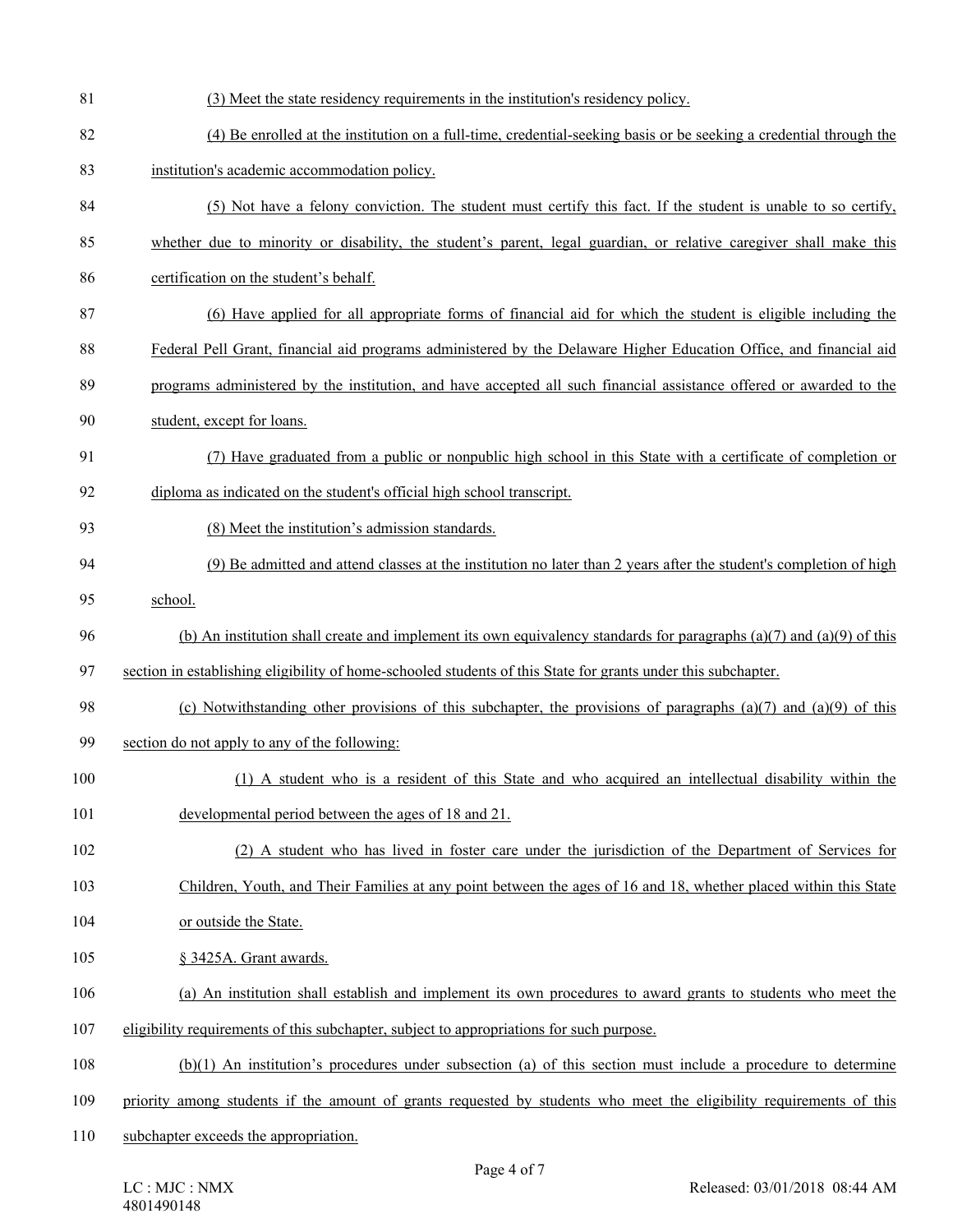111 (2) An institution's procedure under paragraph (b)(1) of this section may include consideration of financial 112 need and academic achievement. 113 (c) An institution's grant awards may not exceed the available appropriation for each fiscal year. 114 (d) Beginning with the 2018 through 2019 academic year, an institution shall disburse its grant awards as follows: 115 (1) A student who meets the eligibility requirements of this subchapter and who is not receiving any other 116 financial assistance specifically designated for tuition and other regularly assessed fees, not including loans, may 117 receive a grant equal to the full amount of tuition charged by the institution. 118 (2) A student who meets the eligibility requirements of this subchapter and who is receiving other financial 119 assistance specifically designated for tuition and other regularly assessed fees may receive a grant in the amount of the 120 difference between the amount of tuition charged by the institution and the amount of the other financial assistance 121 available to the student. 122 (3)a. If a student meets the eligibility requirements of this subchapter, an institution may renew a grant made 123 under this subchapter. 124 b. Notwithstanding paragraph (d)(3)a. of this section, the total amount of grants awarded under this 125 subchapter to a student over the course of a student's education may not exceed the total amount of grants awarded 126 to a student under Subchapter XIV, Chapter 34 of this title over the course of that student's education. 127 (e) If, as a result of applying for federal and state student financial aid, or through other means, it becomes 128 apparent that deliberate fraud was involved in the application process, the institution may reevaluate the student's eligibility 129 for grant assistance, and may withdraw a grant award. The State may recover a grant award made as the result of deliberate 130 fraud through an action at law. 131 (f) A student may not use grants awarded under this subchapter for courses or other post-secondary units repeated 132 or taken in excess of the requirements for completion of the program credential. 133 § 3426A. Maintaining eligibility. 134 (a) A student must meet all of the following to maintain eligibility for grants under this subchapter once enrolled at 135 an institution: 136 (1) Make steady academic progress toward a credential, earning not less than the minimum number of clock 137 or credit hours required for full-time standing in each academic year. 138 (2) Maintain continuous enrollment for not less than 2 semesters in each successive academic year, unless 139 granted an exception for cause by the institution.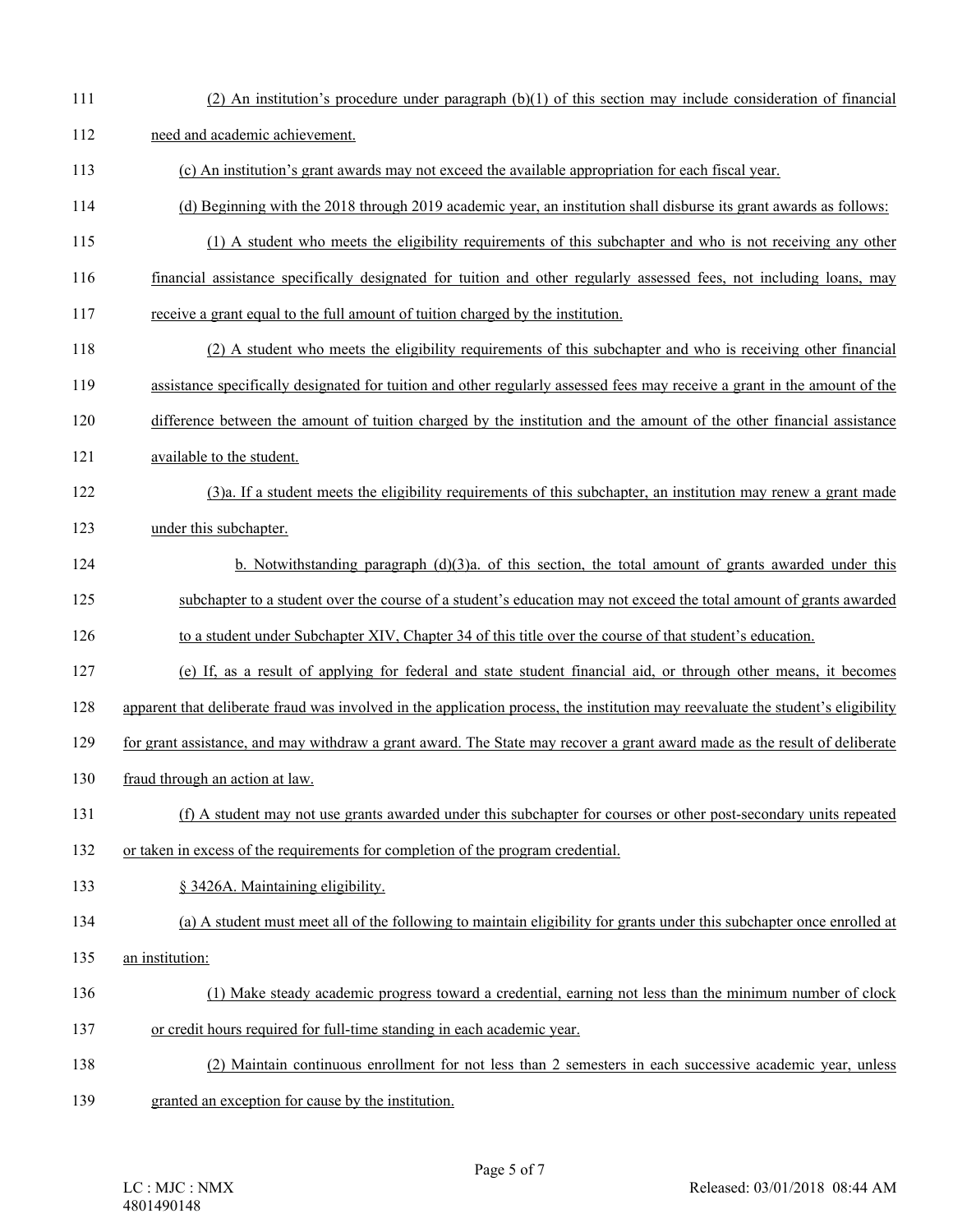140 (3) Maintain satisfactory academic progress in accordance with the institution's financial aid policy, unless 141 granted an exception for cause by the institution. 142 (4) Not have a felony conviction. The student must certify this fact. If the student is unable to so certify, 143 whether due to minority or disability, the student's parent, legal guardian, or relative caregiver shall make this 144 certification on the student's behalf. 145 (b)(1) A student who meets the eligibility requirements of this subchapter may participate in the Delaware 146 Advance Scholarship Program for a period not to exceed 6 continuous semesters, not including any summer semester. 147 (2) Notwithstanding paragraph (b)(1) of this section, a student may not take more than 5 years to attain a 148 credential. 149 (c) Notwithstanding other provisions of this subchapter, subsection (b) of this section does not apply to any of the 150 following: 151 (1) A student who is a resident of this State and who acquired an intellectual disability within the 152 developmental period between the ages of 18 and 21. 153 (2) A student who has lived in foster care under the jurisdiction of the Department of Services for Children, 154 Youth, and Their Families at any point between the ages of 16 and 18, whether placed within this State or outside the 155 State. 156 § 3427A. Disbursement. 157 (a) Funds awarded under this subchapter are to be disbursed on a semester by semester basis upon receipt of 158 enrollment verification. 159 (b) A disbursement of funds on behalf of a student under this subchapter may not exceed the tuition charged by the 160 institution at which the student is enrolled. 161 § 3428A. Additional responsibilities. 162 (a) An institution participating in the Delaware Advance Scholarship Program shall develop, promote, and 163 coordinate a public awareness program to inform students and parents of the Delaware Advance Scholarship Program. 164 (b) The Department of Education shall ensure that every school district, and each charter and nonpublic high 165 school, designates at least one Delaware Advance Scholarship Program contact person, who must be a counselor, teacher, 166 or transition coordinator at each high school in this State.

## **SYNOPSIS**

This Act creates the Delaware Advance Scholarship Program ("Program"). The goal of this Act is to encourage Delaware students with intellectual disabilities to pursue studies for a comprehensive certificate or degree at a Delaware institution of higher education in order to promote economic self-sufficiency. This will result in an economic benefit to the State in the form of a more diverse, well-prepared workforce that is less reliant on government support. This Act follows